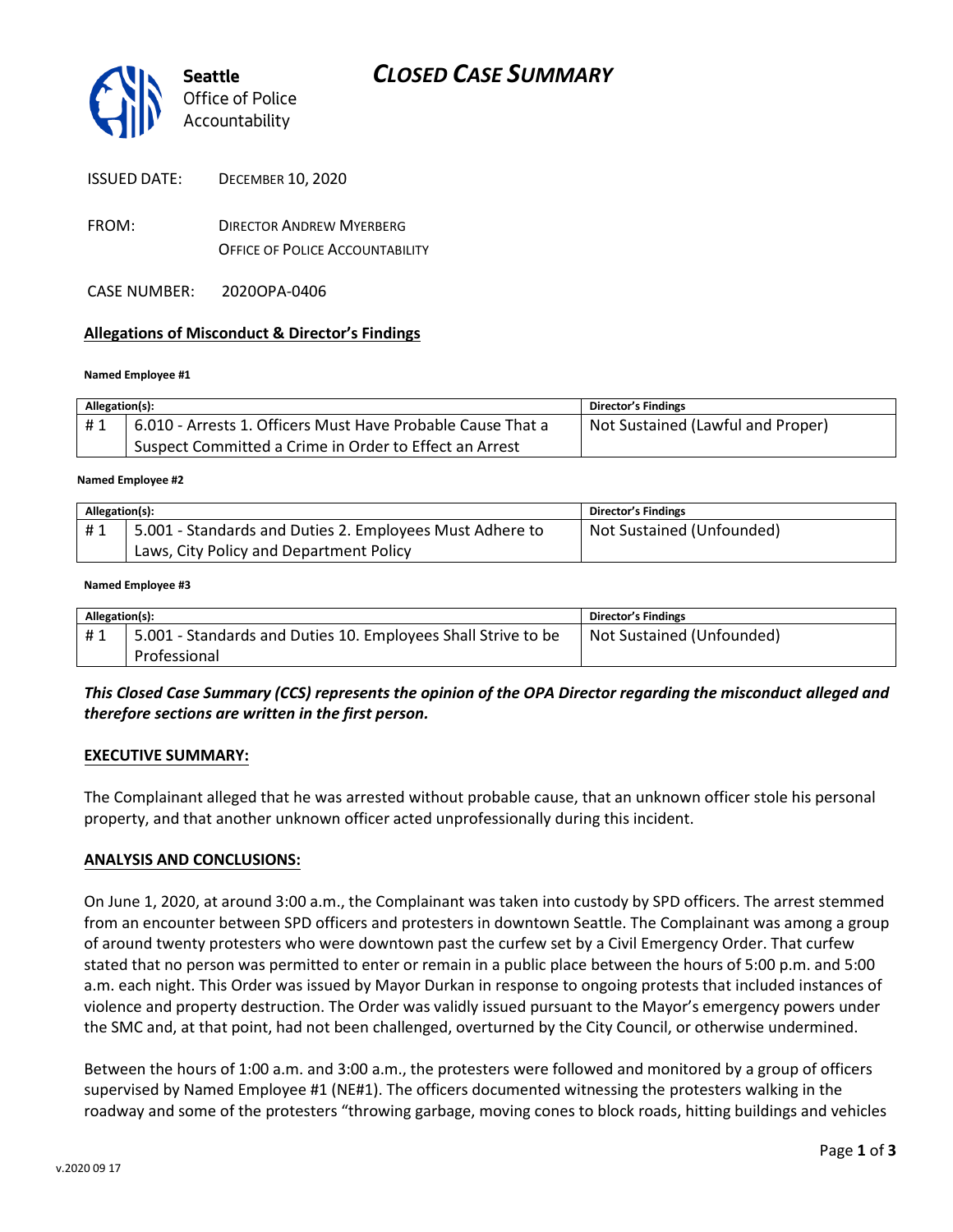# v.2020 09 17

**Seattle** *Office of Police Accountability*

# *CLOSED CASE SUMMARY*

OPA CASE NUMBER: 2020OPA-0406

with sticks, and generally causing a disturbance." Officers gave numerous orders to the protesters to stay out of the roadway and to move onto the sidewalk. Additionally, NE#1 gave the protesters repeated notice that they were defying the imposed curfew. His warnings ultimately caused most of the protesters to cease their earlier disruptive activities, move onto the sidewalks from the roadway, and depart from the downtown area. However, the Complainant and another individual decided to remain downtown and to continue to disobey the curfew order and the warnings provided by officers. Just before 3:00 a.m., NE#1 made the decision to arrest the Complainant and the other individual. The arrest was based on their repeated disobeying of the curfew, as well as their continuing to knock over street signs and barriers. The Complainant was taken into custody and searched incident to arrest. During the search, a fixed blade hunting knife was found on his person. The Complainant was taken to the West Precinct and booked for failing to obey the curfew and his possession of a dangerous weapon.

In his initial complaint to OPA, the Complainant contended that he was improperly arrested. He also stated that some of his property, including the knife and a feather that was an important part of his religious practices and cultural identity, was stolen while he was in custody. Lastly, the Complainant asserted that an unknown SPD officer was unprofessional towards him. The Complainant specifically alleged that the officer told him to "shut up" and made a threat that, if he kept asking questions about his arrest, he would go to jail instead of being released from the precinct.

As part of its investigation, OPA reviewed Body Worn Video (BWV), which fully captured the Complainant's conduct, the orders given to him, his arrest, the search incident to arrest, and the ultimate return of his property to him. The BWV confirmed that there was probable cause to arrest the Complainant. The BWV indicated that the Complainant's property, including the feather, were returned to him when he was released from custody. The BWV further indicated that the Complainant verified that all of the items that had been within his backpack were returned to him. The sole exception to this was the knife. OPA determined that the knife was entered into evidence as part of the prosecution against the Complainant. As of the time of OPA's investigation, the charges related to the Complainant's possession of the knife were still pending in Seattle Municipal Court.

# **Named Employee #1 - Allegation #1** *6.010 - Arrests 1. Officers Must Have Probable Cause That a Suspect Committed a Crime in Order to Effect an Arrest*

SPD Policy 6.010-POL-1 requires that officers have probable cause to believe that a suspect committed a crime when effectuating an arrest. Stated differently, where an arrest is not supported by probable cause, it violates law and Department policy. Probable cause exists when the facts and circumstances within an officer's knowledge are sufficient in themselves to support a reasonable belief that an offense has been or is being committed.

As discussed above, it is undisputed that, at the time of the Complainant's arrest, there was an active curfew order that prohibited the Complainant and the other protesters from being in the downtown area. The BWV confirmed that the Complainant was downtown in violation of the order. Moreover, the Complainant, along with other protesters, engaged in property damage and other violations of law. However, the Complainant, unlike the other protesters, did not stop doing so and leave downtown after being repeatedly warned by NE#1 and other officers. As such, there was abundant probable cause for his arrest and NE#1 was justified in ordering officers to take the Complainant into custody.

For these reasons, OPA recommends that this allegation be Not Sustained – Lawful and Proper.